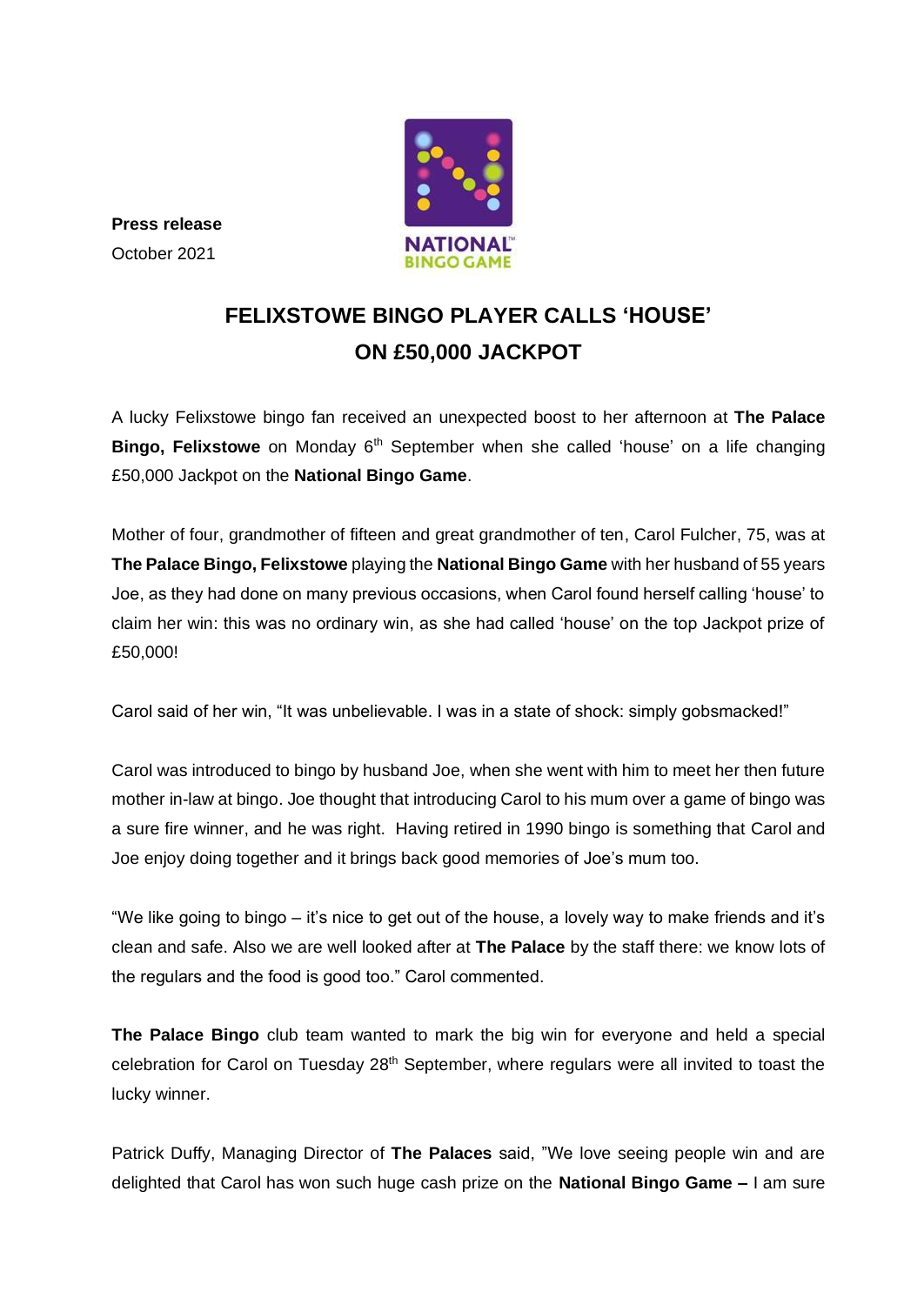there will be treats in store for the family**.** It was a pleasure to see everyone at the club joining in Tuesday's celebration: we love to celebrate!"

Alastair Stewart, Head of Commercial Operations at the **National Bingo Game** said: "We are thrilled for our lucky **National Bingo Game** £50,000 Jackpot winner at **The Palaces Felixstowe**. I am sure when the shock passes that Carol and Joe will enjoy treating the family and spoiling the grandchildren."

To find a participating club and for further information on the **National Bingo Game** visit [www.nationalbingo.co.uk.](http://www.nationalbingo.co.uk/) or follow us on Facebook [\(www.facebook.com/NationalBingoGame\)](http://www.facebook.com/NationalBingoGame) and Twitter.com @nationalbingo.

All players must be aged 18 or over. The National Bingo Game is played under the provisions of The Gambling Act 2005 and played under National Bingo Game Players' Rules. Players should always gamble responsibly. For more information and advice visit [www.BeGambleAware.org](http://www.begambleaware.org/)

### **-ENDS-**

## **Notes to Editors**

### **About The National Game**

- The National Bingo Game started in 1986, with the current format launched on  $30<sup>th</sup>$  April 2018
- The new National Bingo Game is a Full House only game and offers players the following prizes: Club Prize – won in every club, on every game Jackpot Prizes of £50,000, £1,000 and £100
- To win a Club Prize a player must be the first in their participating venue to successfully complete a full house.
- To win a Jackpot Prize a player must be the first in their participating venue to successfully complete a full house as follows in the following number of calls: 16 numbers or less to win £50,000
	- 20 numbers or less to win £ 1,000
	- 24 numbers or less to win £ 100
- Tickets for the National Bingo Game are £1 for 2 tickets OR £2 for 5 tickets
- Total prize money paid to date by the National Bingo Game is over £1BILLION!
- The National Bingo Game is the UK's second largest computer controlled game in the UK, the national lottery being the largest
- The National Bingo Game is played twice a day, every day, 364 days a year